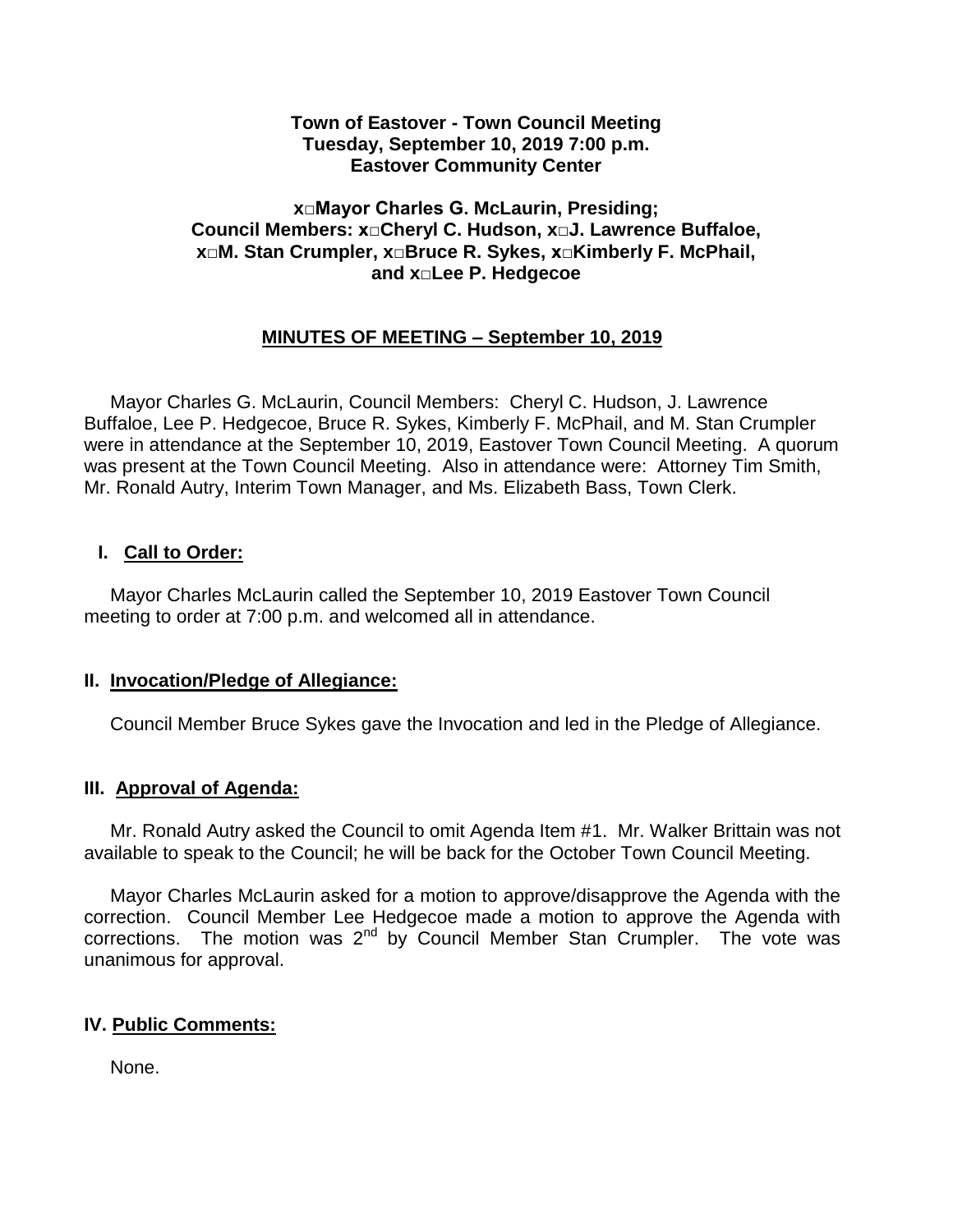## **V. CONSENT AGENDA:**

- **1. Consider approval of the Special Town Council Minutes for the August 13, 2019 Special Town Council Meeting.**
- **2. Consider approval of the Minutes for the August 13, 2019 Town Council Meeting.**
- **3. Consider approval of the July, 2019 Financial Reports.**

 Mayor McLaurin asked the Council if they had any questions concerning the Consent Agenda. There were none. Mayor McLaurin asked for a motion to approve/disapprove the Consent Agenda as stated.

 Council Member Cheryl Hudson made a motion to approve the Consent Agenda as stated. The motion was  $2^{nd}$  by Council Member Stan Crumpler. The vote was unanimous for approval.

### **VI. DISCUSSION AGENDA:**

### **Agenda Item #1:**

**Mr. Walker Brittain, Free Food Pantry.** 

**Rescheduled for October 8, 2019**

#### **Agenda Item #2:**

### **Gobbler Lane Neighborhood**

 The Council was approached by several residents from the Gobbler Lane neighborhood with complaints of a suspected gun range. It was stated that some residents are shooting their weapons at all hours of the day and night, on weeknights and weekends. The residents have concerns for their elderly neighbors, veteran neighbors with PTSD, single family home neighbors, and family pets.

 One of the residents accused of having a gun range stated that he may have shot his weapons a total of 15 times in the last year. He said he has 2 ½ acres and has permission from the adjoining land owner to shoot towards her property which is into a valley. The resident stated that he was in the military and knew about gun safety. He said that having the sheriff come out every time a weapon is fired is ridiculous.

 Mayor McLaurin and the Council let the residents know that the best way to solve this would be amongst themselves. The Sheriff Office's Attorney, Mr. Ronnie Mitchell, and the Town's Attorney, Mr. Tim Smith both told the Council and residents that the Town of Eastover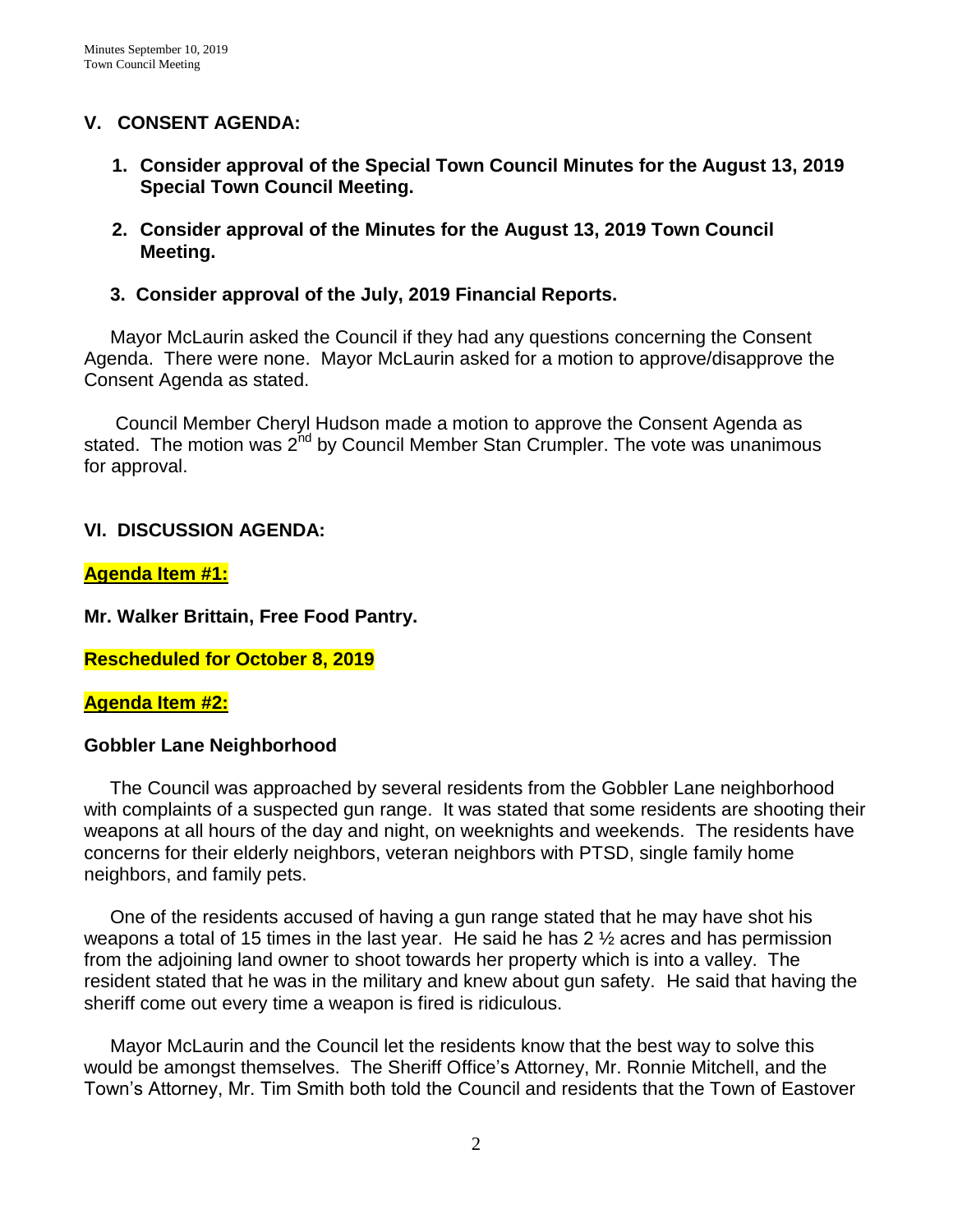needed to adopt an ordinance. Once an ordinance was adopted the Town would then have some type of enforceability and could even seek Civil Action if needed.

 The Council asked Attorney Tim Smith to start the process for the Ordinance on gun control.

## **Agenda Item #3:**

## **Discussion of the Highway 13 Node**

The Council is going to make Highway 13 at the I295 intersection and Pembroke Lane, and Murphy Road a satellite commercial core district. This will delineate the zoning and allow the Town to have stricter requirements.

 Council Member Stan Crumpler made a motion to work with Cumberland County Planning and Zoning to make I95 at Murphy Road and I295 on Highway 13 and Pembroke Lane a satellite Commercial Core District. The motion was  $2<sup>nd</sup>$  by Council Member bruce Sykes. The vote was unanimous for approval.

## **VII. Receive Mayor's Update:**

- Mayor McLaurin stated that Cardinal Landscaping has started the work on Talley Woodland Park. The trees are gone and it has been sodded. He said the wooden benches are in bad shape and need to be removed.
- Heritage Day is on Saturday September 28<sup>th</sup>. Ms. Helen Crumpler said everything is a go with the Heritage Day the Civic Club Board Members are in the process of fine tuning the final details. She said the Fayetteville Arts Council donated \$1500 and the donation helped pay for the climbing wall. She said the Black Hawk helicopter will be there as well. There are 33-34 sponsors which is wonderful.
- North Carolina Litter Sweep is from September 14-28. Mr. Tom Melvin stated the Eastover Garden Club will be picking up litter on September 14<sup>th</sup>. He stated that Mr. Walt Brinker will be starting a Year Round Litter Campaign, using Heritage Day as the interest point.

## **VIII. Receive Town Council Update:**

 Council Member Bruce Sykes stated that the ballpark bathrooms are fully functioning. The tennis courts should be ready by Heritage Day. He said after Heritage Day he will be working on the sidewalks and then the fencing for the tennis courts and grass.